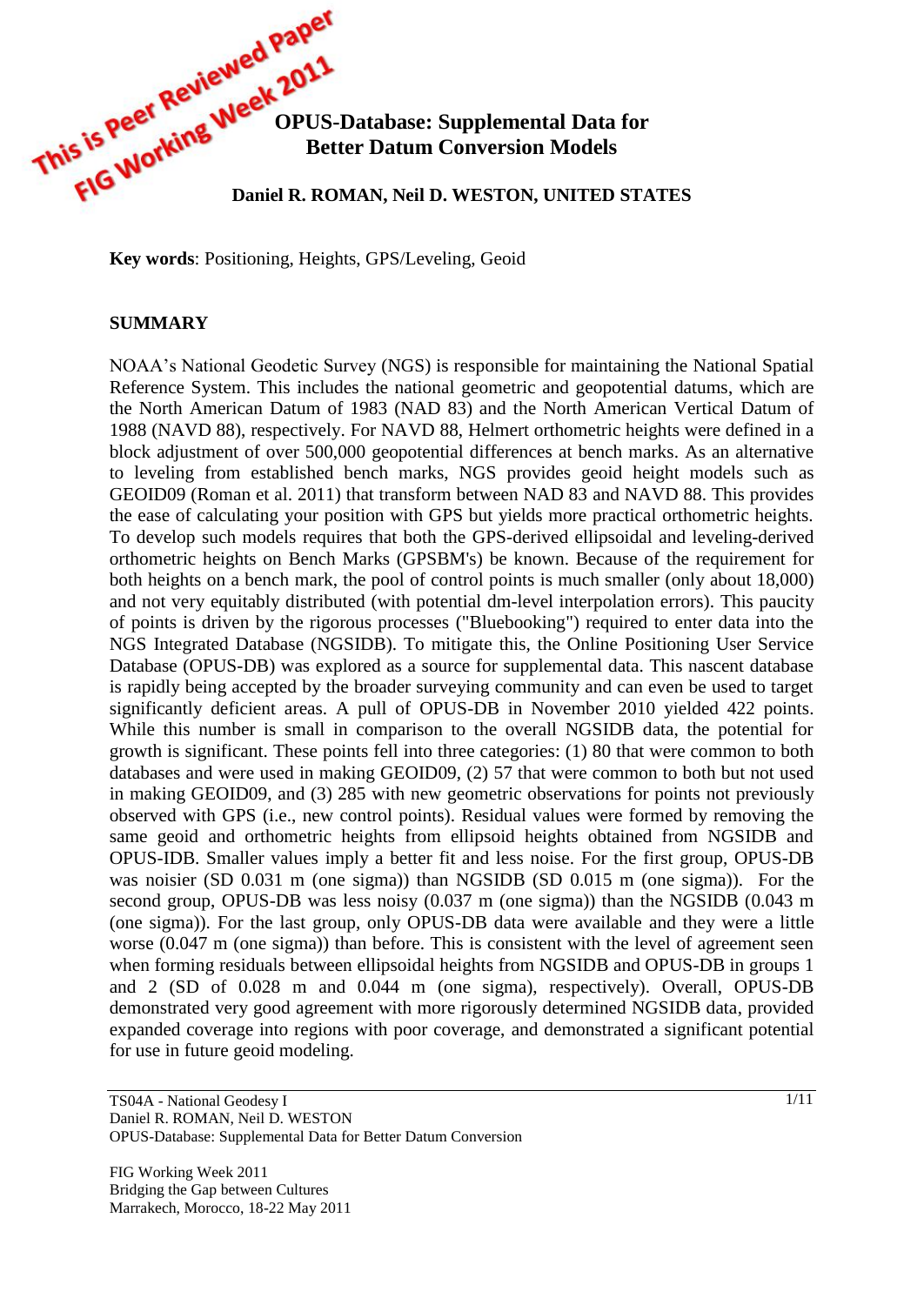# **OPUS-Database: Supplemental Data for Better Datum Conversion Models**

## **Daniel R. ROMAN, Neil D. WESTON, UNITED STATES**

## **1. INTRODUCTION**

The National Geodetic Survey (NGS) is a program office within the National Ocean Service of the National Oceanic and Atmospheric Administration. NGS is responsible for defining, maintaining, and providing public access to the National Spatial Reference System (NSRS)**,** a consistent national coordinate system that provides the foundation for mapping and charting; transportation, communication, and land records systems; and numerous scientific and engineering applications. The NSRS consists of two primary areas for the purposes of surveying including the North American Datum of 1983 (NAD 83) and the North American Vertical Datum of 1988 (NAVD 88). NAD 83 serves as the geometric datum based on a GRS-80 ellipsoidal shell, while NAVD 88 is the geopotential or orthometric datum developed from an adjustment of leveling across the United States. NAD 83 has been extended to other regions, such as the Marianas Islands, and has been modified somewhat to account for local reference frame movements. NAVD 88 exists in Alaska and the Conterminous United States (CONUS) and is tied to the tidal and leveling bench mark at Father Point/Rimouski in Canada. Other island states and territories of the United States have adopted local tide stations as the datum point for determining geopotential heights in their regions, but these follow similar collection and adjustment procedures to get consistent results. In this paper, the focus will be on NAVD 88 and NAD 83 to exemplify how the existing height data are used and how that process might be improved.

Surveyors desire to have a model that permits them to use GPS to determine ellipsoidal coordinates and transform into the desired local geopotential datum. This is accomplished by re-working the simple relationship between ellipsoidal (h), orthometric (H), and geoid (N) heights shown in Figure 1. The orthometric height may be estimated by subtracting the geoid height from the ellipsoid height  $(H = h - N)$ .



**Figure 1 Relationship between ellipsoid (h), geoid (N) and orthometric (H) heights. This can be re-worked**  to subtract geoid heights from ellipsoid heights to determine orthometric heights  $(H = h - N)$ .

TS04A - National Geodesy I Daniel R. ROMAN, Neil D. WESTON OPUS-Database: Supplemental Data for Better Datum Conversion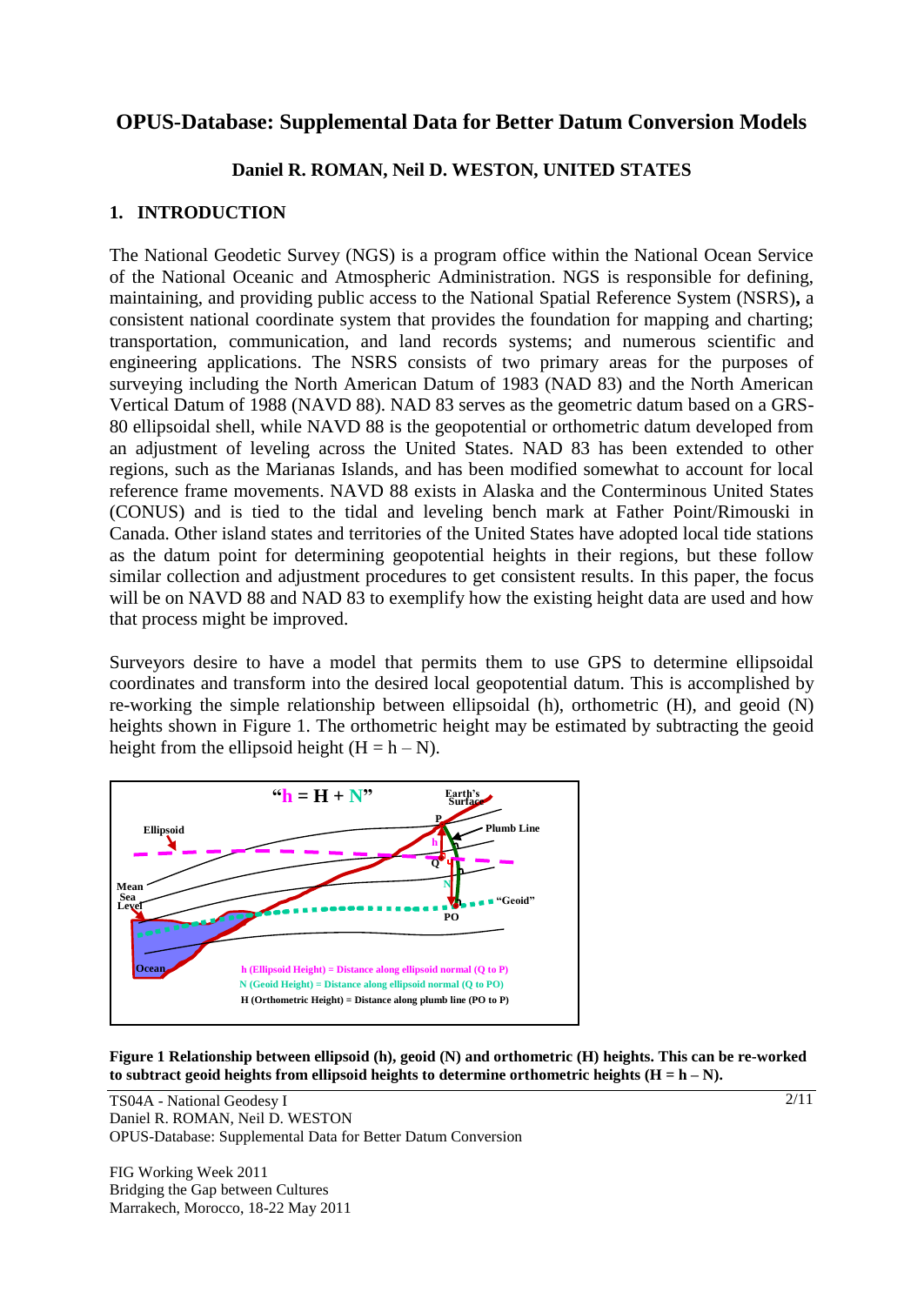This then takes advantage of the ease and efficiency of GPS while still yielding more desirable orthometric heights. To that end, NGS has provided geoid height models as a datum conversion tool for nearly twenty years. This is accomplished by first developing a geoid height model based entirely upon gravity observations and terrain data. This gravimetric geoid provides a realistic physical estimate of separation between the ellipsoid and the geopotential surface that closely approximates global mean sea level. USGG2009 (Wang et al. 2011) is the most recent. However, it is based on a GRS-80 ellipsoid with a geocenter in the ITRF00 reference frame. Additionally, the geopotential surface it defines is not the same as NAVD 88. Hence control data, where both the heights above NAD 83 and NAVD 88 are known, are used to warp the surface of the gravimetric geoid to fit to these datums. This is accomplished by extracting GPS-derived ellipsoidal heights that exist on leveled bench marks (GPSBM's) that were rigorously collected, adjusted, and loaded into the NGS Integrated Database (NGSIDB) Least Squares Collocation is then used to fit a conversion surface through these points for making the transformation. This paradigm follows the techniques pioneered under Smith and Milbert (1999), continued in Smith and Roman (2001), and Roman et al. (2004); however, this is proving to no longer be sufficient.

Supplemental data, particularly those which can be targeted to regions of poor to very poor spatial coverage, will provide the best means for improving datum conversion tools in the future. Of the nearly 500,000 bench marks on NAVD 88, only about ten percent have actually been occupied to determine geometric coordinates. Less than half of these have been occupied using more appropriate GPS observation techniques. The insufficient quality and distribution of these points is a central tenant behind this paper. The need for supplemental data will become clear after a discussion of these existing GPSBM's used to develop the GEOID09 model (GPSBM2009).

## **2. GPSBM2009 and GEOID09**

The GPSBM2009 data (Figure 2) netted 18,398 points for CONUS. However, the inequitable distribution of the data can clearly be seen. Over half the data are in just the four states of Minnesota, Florida, North Carolina, and South Carolina. The remaining points are spread across the other 44 states in CONUS with many states having less than 100 points. This widely varying coverage adversely affects the modeling used to make GEOID09.

GEOID09 was developed by forming residuals in the same manner as discussed later in this paper. Least Squares Collocation (LSC) was used to form a mathematical model describing the correlated signal between the GPSBM's, which serve as control points for this modeling. Six positive definite matrices were used to model correlated features at various scales and then added to produce a single invertible matrix that produced the conversion surface needed to make GEOID09. Essentially, LSC extracted the correlated signal seen between these control points at various scales and built a model of this. Hence the spacing of the control data limits which filters apply for a given region. Correlation lengths (essentially equivalent to the half-wavelength) for these filters were 30, 60, 90, 120, 260, and 600 km. For further details on LSC modeling and the multi-matrix method see Roman et al. (2004, 2011).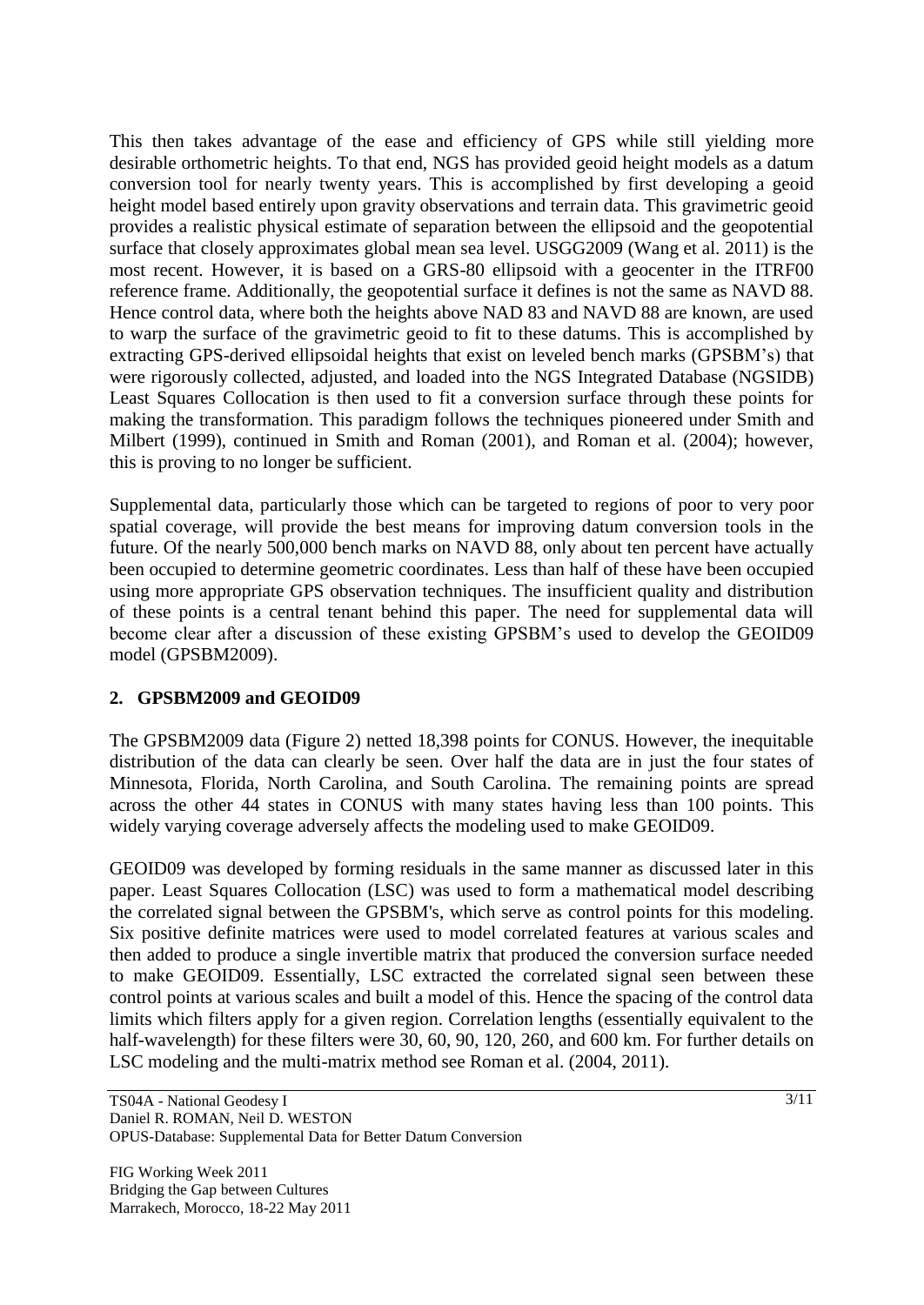For the state of Minnesota, where over 4,000 points were available, the interpolation error is negligible as some regions approach a control point at about every 2 km. Such a data interval is more than sufficient to resolve the conversion from NAD 83 to NAVD 88. For the state of Utah, only 55 points were available to define the transformation across the entire state  $-$  a region which is actually just a little larger than the state of Minnesota (219,899 sq km). If these points were evenly distributed, they would be 63 km apart. However, gaps between points are clearly seen to reach 200-300 km. Hence, the modeling would be based on only the matrices with the two longest correlation lengths (260 km and 600 km), which will miss over 40% of the signal contained in the other four matrices. The power in the missing signal is about 0.038 m (one sigma) and can contribute to dm-level interpolation errors for such sparsely covered regions seen in most of the western states. Significant signal exists at smaller scales but it cannot be resolved in the modeling and is, therefore, treated as noise. This led to the development of multi-matrix LSC for GEOID03.

This wide variance in data distribution cannot be overcome by simply searching the NGSIDB more closely – the data simply aren't there. While there are over 500,000 bench marks on the NAVD 88, most have no GPS observations on them. Hence, the Online Positioning User System Database (OPUS-DB) was examined as an alternative source for obtaining GPS coordinates on as yet unvisited bench marks.



**Figure 2. Distribution of GPSBM2009. There are 18,398 points in CONUS plus 579 in Canada. Note inequitable data distribution. The state of Minnesota is circled in blue and Utah is in green.**

#### **3. OPUS-DB**

OPUS as a tool has been under development for some time (Stone 2006). Many surveyors have taken advantage of this tool to rapidly reduce their observations in a manner consistent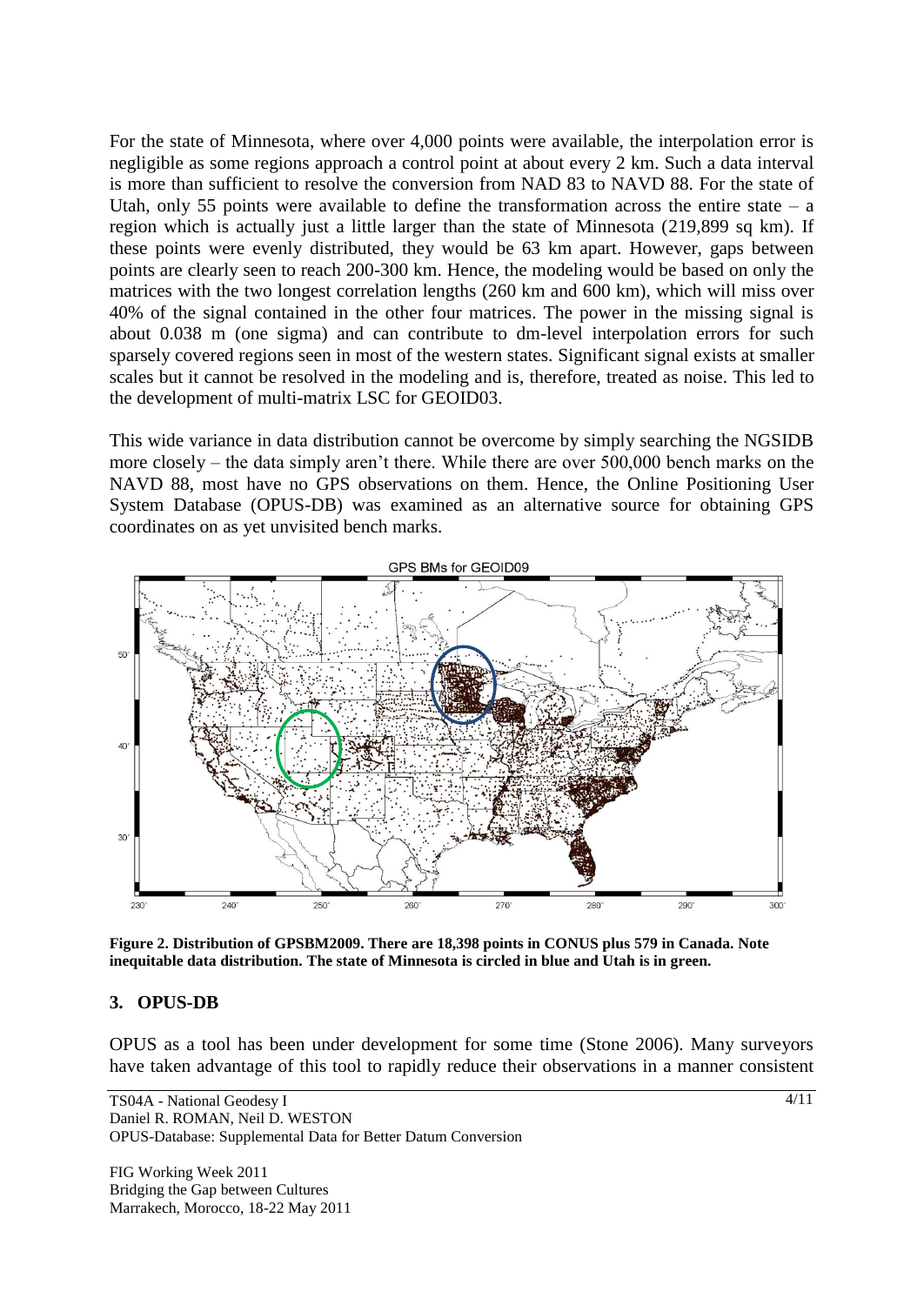with the CORS network (Weston et al. 2007). GPS data are collected at a desired point and submitted online for processing in combination with observations at Continuously Operating Reference Stations (CORS). Data at the CORS sites are collected and stored continuously. When a processing request is made, the archived CORS observations are used to reduce the data submitted online by the surveyor. The primary limitation to this approach has been that each point is treated separately and that no network adjustment is made. Adjustments that follow the more rigorous standards of NGS' Bluebook yield better defined network errors for data stored in the NGSIDB. Because of the degree of uncertainty associated with the CORS positions, OPUS-DB determined positions have an additional level of uncertainty. To resolve this, a multi-year solution will be finalized later in 2011to refine the CORS coordinates.

One variant on OPUS has been the concept of archiving the results of the reductions in a database. While this is still a nascent operation, many points have already been loaded into the database. Since the only points of interest here are those where both ellipsoidal and orthometric heights are available, only those points in the OPUS-DB with a valid NGS Point ID (PID) were selected. This resulted in 422 points for consideration (Figure 3).



**Figure 3. Coverage of the 422 points pulled from OPUS-DB to supplement NGSIDB for potential use in future geoid models. There are some concentration areas but generally a good spread across the country.**

These 422 points can be broken into three groups. The first 80 are those points common to both the OPUS-DB and NGSIDB and used in making GEOID09 (i.e., in GPSBM2009). The next 57 are also common points but were not used in making GEOID09. These were points that had geometric coordinates determined from older techniques, which were not adjusted as a part of NGS' National Readjustment in 2007 (i.e., older data that are no longer supported). The third group are the remaining 285 points that represent first time GPS observations on established bench marks (new data). These groups are described further in Table 1.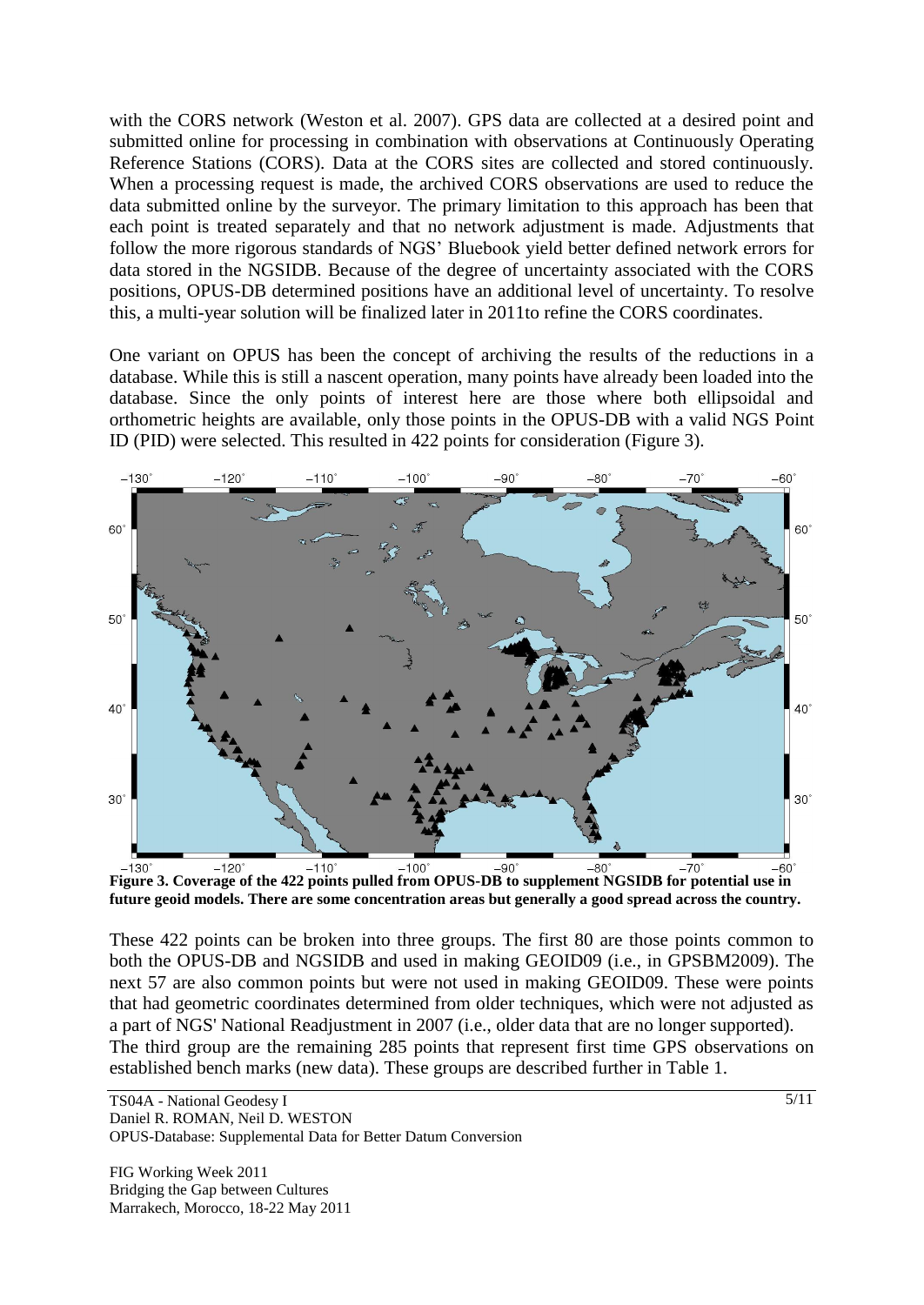**Table 1. Statistics of residuals formed from ellipsoid (h), orthometric (H), and geoid (N) heights. Residuals (= h – H – N) were formed from ellipsoid heights for both NGSIDB (column A) and OPUS-DB (column B). Column C shows the statistics of the differences between the NGSIDB and OPUS-DB ellipsoid heights. There are 3 groups that correspond to (1) the Common Points to both OPUS-DB & NGSIDB used to make GEOID09, (2) Common Points to both but** *not* **used to make GEOID09, and (3) Points not previously observed with GPS (i.e., no ellipsoidal coordinates in the NGSIDB). Some points were rejected from the first and third groups with solutions provided both with (a) and without (b) them. Since no NGSIDB ellipsoid heights exist for the third group, columns A and C are not applicable. All values are in meters.**

|                                                             |            | A                  |           | в                   |           | C                     |           |
|-------------------------------------------------------------|------------|--------------------|-----------|---------------------|-----------|-----------------------|-----------|
| Groups of the 422 points                                    | No.        | <b>NGSIDB Res.</b> |           | <b>OPUS-DB Res.</b> |           | <b>OPUS-DB-NGSIDB</b> |           |
| pulled from OPUS-DB                                         | <b>Pts</b> | Ave                | <b>SD</b> | Ave.                | <b>SD</b> | Ave                   | <b>SD</b> |
| (1.a) All Common Points<br>that were used in GEOID09        | 80         | $-0.009$           | 0.065     | 0.004               | 0.036     | 0.013                 | 0.060     |
| (1.b) Common Points less<br>the 9 rejects                   | 71         | $-0.004$           | 0.015     | 0.003               | 0.031     | 0.006                 | 0.028     |
| (2) Common Points but <i>not</i><br>used to make GEOID09    | 57         | 0.001              | 0.043     | 0.007               | 0.037     | 0.006                 | 0.044     |
| (3.a) Points Not Previously<br>Observed with GPS            | 285        | n/a                | n/a       | $-0.011$            | 0.112     | n/a                   | n/a       |
| (3.b) Points Not Previously<br>Observed less the 11 rejects | 274        | n/a                | n/a       | $-0.008$            | 0.047     | n/a                   | n/a       |



**Figure 4 Locations of 20 rejected points given in Table 2. The 9 points rejected from the Common Points (rows 1.b in Table 1) are shown by triangles. The 11 rejected points from those not previously visited with GPS (row 3.b in Table 1) are shown by circles. Magnitude of residuals is in blue with units in meters.** 

TS04A - National Geodesy I Daniel R. ROMAN, Neil D. WESTON OPUS-Database: Supplemental Data for Better Datum Conversion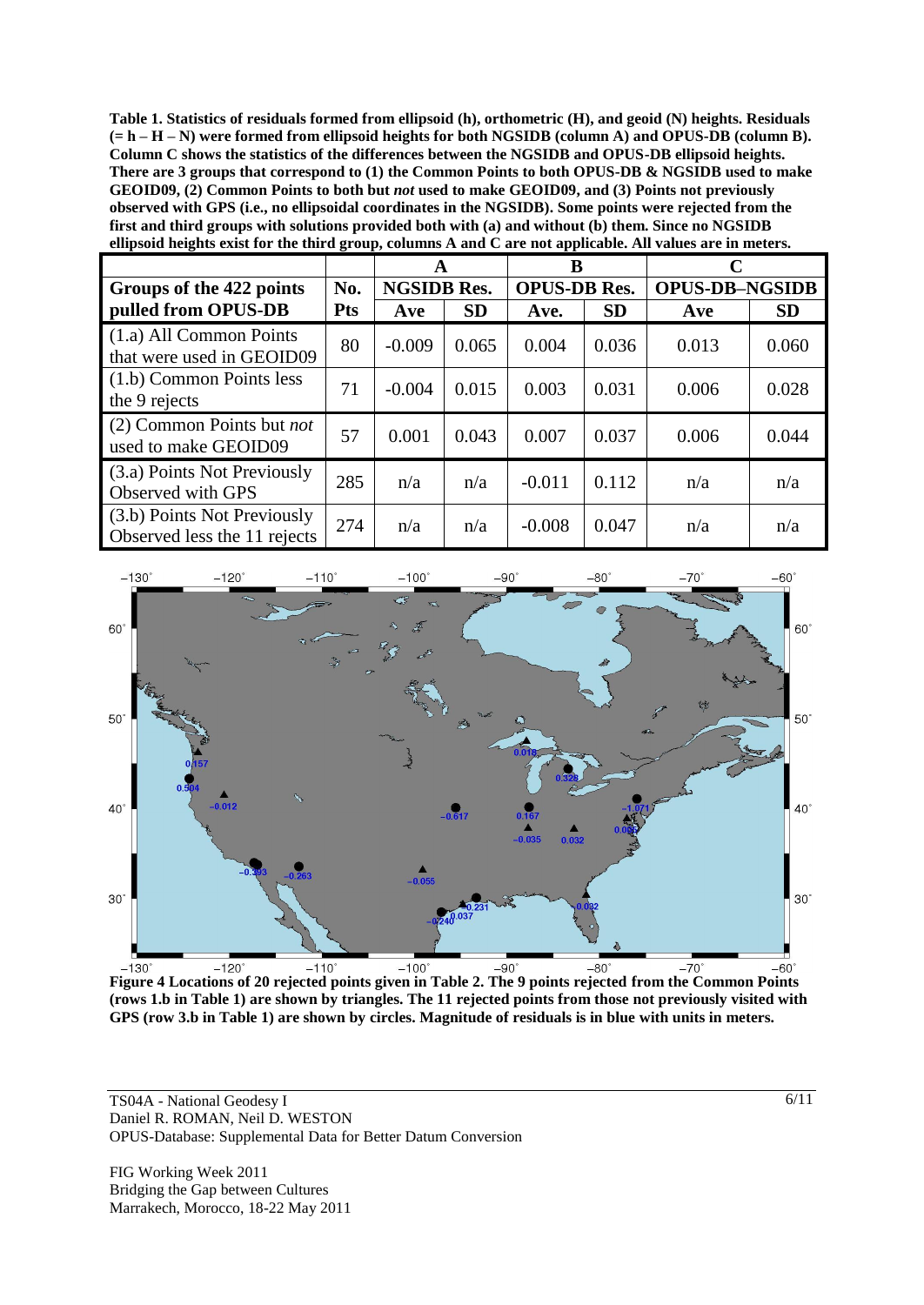Additional distinction is made for the first and third groups to reject outliers. Of the 80 points in common to both the NGSIDB and OPUS-DB (row 1.a), there were 9 that had been rejected in the making of GEOID09. The solution without the rejected points is given on the next line (row 1.b). Of the 285 points not previously visited by GPS to determine geometric coordinates (row 3.a), there were 11 points dropped due to significant residual values. The solution without those rejected points is given on the last line (row 3.b). All 20 points are listed in Table 2 and shown in Figure 4. The criterion used in culling the GPSBM2009 data to make GEOID09 was anything with a residual value greater than 0.160 m absolute value. This was adopted here as well.

| Table 2 Details about 20 rejected points given in Table 1. The nine (9) rejected points from Common       |
|-----------------------------------------------------------------------------------------------------------|
| group are in upper half (corresponding to the 9 rejected points listed in row 1.b of Table 1). The eleven |
| (11) rejected points from those with no previous GPS observations (corresponding to row 3.b in Table 1)   |
| are in the bottom half. All values given in meters. Residuals were formed as given in Table 1. PID is the |
| Point ID used to uniquely determine points listed in the NGSIDB. Reject code is explained in the text.    |

| <b>PID</b>    | Reject                    | NAVD88     | GEOID09   | <b>NGSIDB</b> | <b>NGSIDB</b> | <b>OPUSDB</b> | <b>OPUSDB</b> |
|---------------|---------------------------|------------|-----------|---------------|---------------|---------------|---------------|
|               | Code                      | ortho. ht. | height    | ellips. ht.   | Residual      | Ellips. ht.   | Residual      |
| AW5707        | S                         | 0.709      | $-26.638$ | $-25.916$     | 0.013         | $-25.892$     | 0.037         |
| HA0997        | $\mathbf h$               | 118.247    | $-30.526$ | 87.726        | 0.005         | 87.686        | $-0.035$      |
| DO0454        | $H_{\rm}$                 | 383.465    | $-28.982$ | 353.943       | $-0.540$      | 354.428       | $-0.055$      |
| GY1636        | $\boldsymbol{\mathrm{h}}$ | 218.677    | $-32.382$ | 186.330       | 0.035         | 186.327       | 0.032         |
| HV9071        | h                         | 3.505      | $-32.143$ | $-28.656$     | $-0.018$      | $-28.633$     | 0.005         |
| MW0121        | $\boldsymbol{\mathrm{h}}$ | 1337.183   | $-22.185$ | 1314.984      | $-0.014$      | 1314.986      | $-0.012$      |
| SC0330        | H                         | 17.233     | $-21.296$ | $-3.923$      | 0.140         | $-3.906$      | 0.157         |
| SG0004        | h                         | 189.404    | $-35.290$ | 154.085       | $-0.029$      | 154.132       | 0.018         |
| <b>BC2486</b> | H                         | 1.247      | $-28.527$ | $-27.343$     | $-0.063$      | $-27.312$     | $-0.032$      |
| AN1829        | not in IDB                | 21.222     | $-27.417$ | n/a           | n/a           | $-6.438$      | $-0.243$      |
|               |                           |            |           |               |               |               | $-0.231$      |
| <b>BK1521</b> | not in IDB                | 1.319      | $-27.163$ | n/a           | n/a           | $-26.075$     |               |
| DV0102        | not in IDB                | 404.859    | $-30.096$ | n/a           | n/a           | 374.500       | $-0.263$      |
| DX5394        | not in IDB                | 467.098    | $-32.369$ | n/a           | n/a           | 434.548       | $-0.181$      |
| EV3460        | not in IDB                | 284.083    | $-32.962$ | n/a           | n/a           | 250.728       | $-0.393$      |
| <b>OA0650</b> | not in IDB                | 4.600      | $-26.362$ | n/a           | n/a           | $-21.258$     | 0.504         |
| <b>PK0048</b> | not in IDB                | 184.093    | $-35.268$ | n/a           | n/a           | 149.153       | 0.328         |
| LB1860        | not in IDB                | 201.307    | $-32.618$ | n/a           | n/a           | 168.856       | 0.167         |
| LF0630        | not in IDB                | 336.765    | $-30.541$ | n/a           | n/a           | 305.607       | $-0.617$      |
| LY1475        | not in IDB                | 372.450    | $-32.186$ | n/a           | n/a           | 339.193       | $-1.071$      |

Tables 1 and 2 provide a lot for discussion. Most of the following discussion will focus on Table 1 and draw from Table 2 to highlight where significant residuals occurred of potential significance. For the NGSIDB, dropping the 9 rejected points from Group 1 (the Common Points) significantly improved the comparisons by dropping the standard deviation (SD) from 0.065 m to 0.015 m (compare rows 1.a and 1.b in Column A). Of note, dropping the same points for the OPUS-DB ellipsoidal heights only dropped the SD from 0.036 m to 0.031 m (rows 1.a and 1.b in Column B). This is mainly because the bench mark with PID of DO0454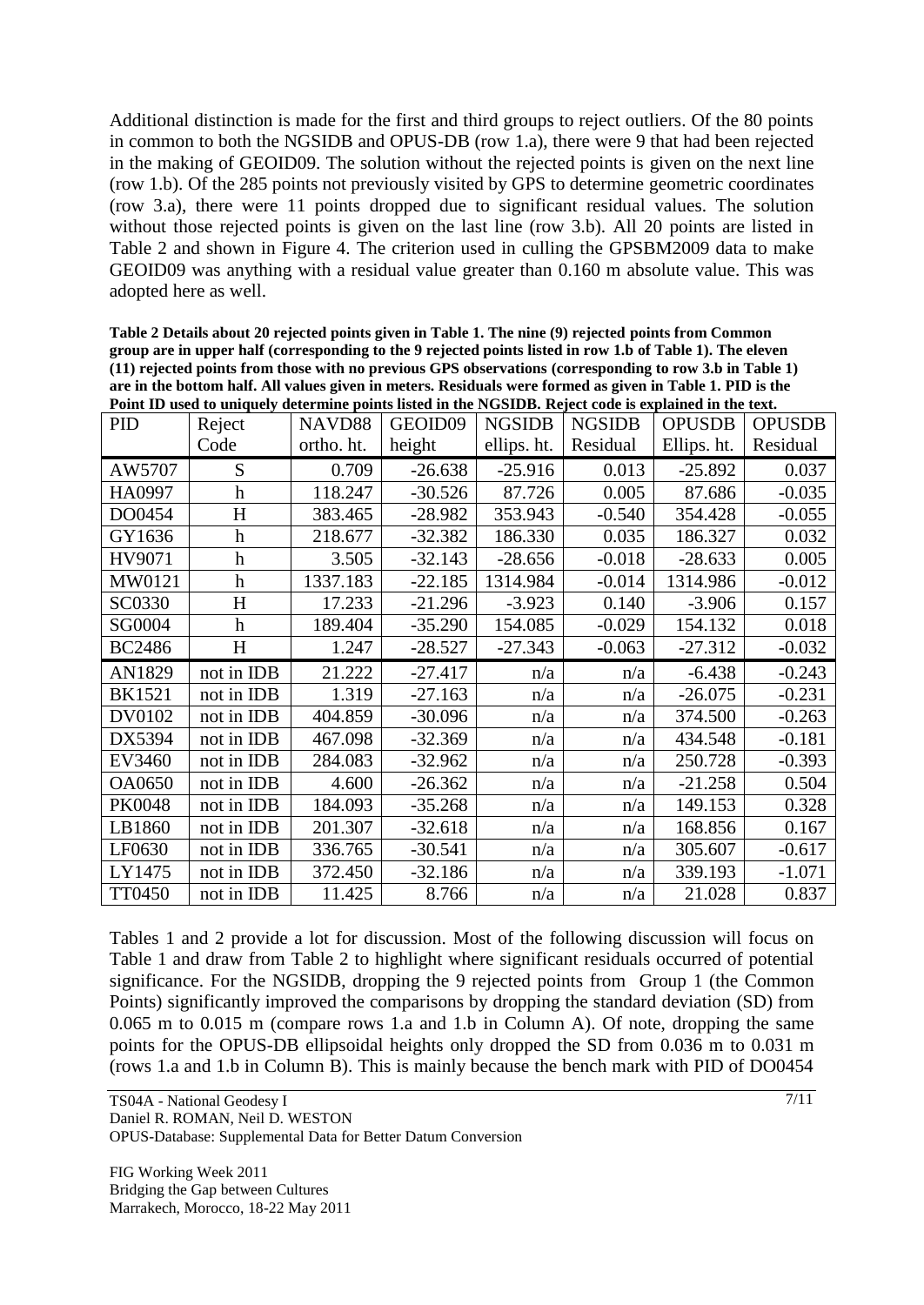had a residual value of -0.540 m for the NGSIDB but only -0.055 m for OPUS-DB (see third entry of Table 2). Clearly, the OPUS-DB solution identified a bust in the solution for the ellipsoidal height listed in the NGSIDB.

Interestingly, the residual values for both NGSIDB and OPUS-DB for the point with PID SC0330 (see seventh entry of Table 2) show similar values of 0.140 m and 0.157 m. This seems to indicate an error with the NAVD 88 orthometric height that will require further investigation. Most of the remaining points show little residual values for the Group 1. The points were rejected based on the strict criteria used to develop GEOID09. The residual values in this group for both NGSIDB and OPUS-DB are both fairly small except for the above noted examples. The reject codes given in the second column of Table 2 indicate if there was uncertainty in the ellipsoidal height (h), orthometric height (H) or if the State Adviser (S) for a given state said not to use it.

In Table 1, OPUS-DB appears to have nearly double the amount of noise than NGSIDB (0.031 m versus 0.015 m). This is probably due to the more rigorous collection, adjustment and reduction procedures (e.g., Bluebook) required for geometric data to be entered into the NGSIDB. OPUS-DB solutions require less observation time than would be required for acceptance into the NGSIDB. Further examination will need to be made to determine if the noise is white or colored, but the expectation is that the OPUS-DB data are simply noisier due to less observation time and possible inconsistencies in the CORS positions.

Group 2 forms from the additional 57 points where an ellipsoidal coordinate was known from the NGSIDB but it wasn't used in the GEOID09 model (row 2 in Table 1). Usually this arises when a point was determined from older GPS. These points typically listed Horizontal coordinates as 'B' (e.g., the old HARN sites). Hence, these were not as reliable for LSC modeling for GEOID09. The statistics of the residuals in comparison to GEOID09 and NAVD 88 show that OPUS-DB did a little better here than the NGSIDB (SD of 0.037 m and 0.043 m (one sigma), respectively). This is most probably because the older coordinates aren't as good - even though they are in the NGSIDB. None of these points were rejected; hence, there is no discussion on that.

For both Groups (1) and (2), comparisons were also made between the OPUS-DB and NGSIDB ellipsoidal heights by simply subtracting the NGSIDB values from the OPUS-DB values to produce a set of residuals. The statistics of those residuals are given in Column C of Table 1. The statistics of the comparison between the Common points with rejected points removed (row 1.b) show that there is good agreement between them. A SD of 0.028 m is within the acceptable noise level for NGS observation standards (0.020-0.040 m is considered the norm when following NGS procedures). The comparison on the next line (row 2) shows a SD of 0.044 m, which is significantly higher. However, this is more likely an indication of the inferiority of the NGSIDB data. Recall that OPUS-DB had a smaller SD than NGSIDB for these points. There were sound reasons for not using such data in making the GEOID09 model. This is borne out by these comparisons.

Finally, there were 285 points in Group 3 which had never been visited with GPS before.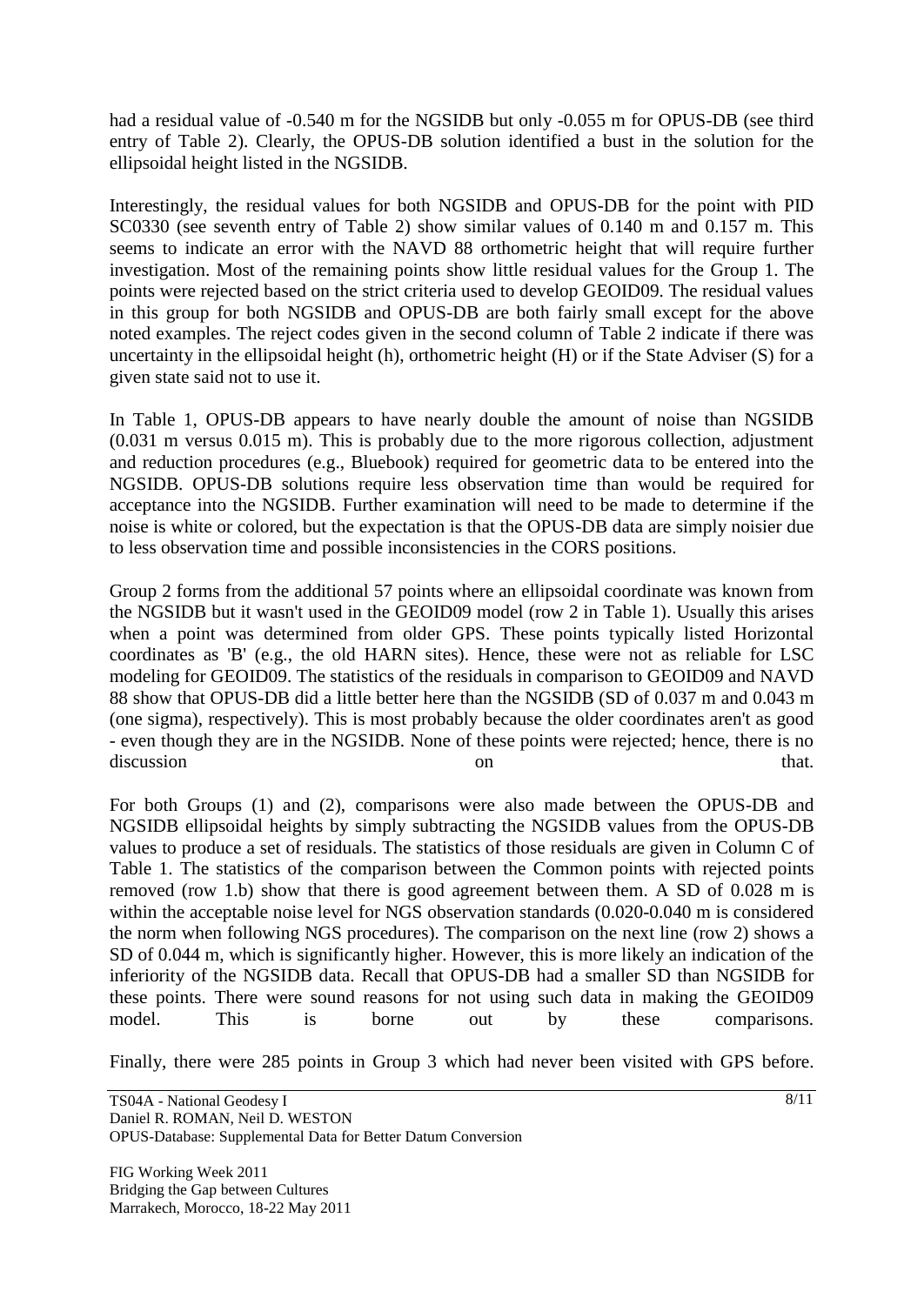These points are some of the 450,000 bench marks never previously visited with a GPS receiver that can be used to supplement the existing coverage in the NGSIDB. There were some definite busts in this group with one residual being over a meter and three others being over half a meter (last group of eleven in Table 2). Removal of the 11 tagged for rejection, brought the SD down from 0.112 m to 0.047 m. This last number is somewhat noisier than would be desirable. Further study will be needed to ascertain how much of this, if any, is also colored noise.

The rejected data are spread around the country (see Figure 4) but seem to be located in regions where some type of extreme subsidence can occur. One in Anchorage, Alaska (not actually shown) was monumented in 1964. This was about the time of a significant earthquake where the ground shifted by a meter immediately, and this was followed by another meter of vertical change over the ensuing year. Hence, the monumented orthometric height given on the bench mark is suspect. Other rejected points occur in the valleys of central California where massive ground water withdrawal has lowered the ground by meters. Still other points were located in regions with either ground or oil withdrawal or in mining regions where mines have collapsed. The OPUS-DB datasheets actually include images of the locale around the marks, and the datasheet for one of the suspect points actually shows oil or water extraction wells in the background behind it.

The outliers in these three groups are quite extreme with four being over 0.500 m. However twenty total points out of 422 represents less than 5% of the total, which is proportionate to the rejected numbers from GPSBM2009. In GPSBM2009, there were a little over 1,000 points rejected out of about 20,000 - again, about 5%. Hence, the reject rate from this small slice of data from OPUS-DB is consistent with that seen from data extracted from the NGSIDB.

## **4. CONCLUSIONS AND OUTLOOK**

NGS is charged with defining, maintaining and providing access to the National Spatial Reference System. The existing datums in the NSRS are NAD 83 (geometric) and NAVD 88 (geopotential). Geoid height models are used to transform between these datums, but such models are dependent on the quality and distribution of the existing ellipsoidal and orthometric heights on bench marks in the NGS Integrated Database (NGSIDB). Supplementing this coverage would reduce the size of the gaps between control points and provide more information for correlating the signal between these points. This improved signal would better account for differences between the NAD 83 and NAVD 88 datums, which should reduce the magnitude of the errors in the interpolation of the geoid grid and provide a better transformation.

The Online Positioning User Service Database (OPUS-DB) provides such a supplemental source. A pull in November 2010 yielded 422 points that were broken into three groups: those that were common to the NGSIDB and OPUS-DB and used in modeling GEOID09 (80 total with 9 being rejected), those that were common but not used in GEOID09 modeling (57 total), and those that represented new geometric coordinates on existing leveled bench marks (285 total with 11 being rejected). Residual values were formed by removing the geoid and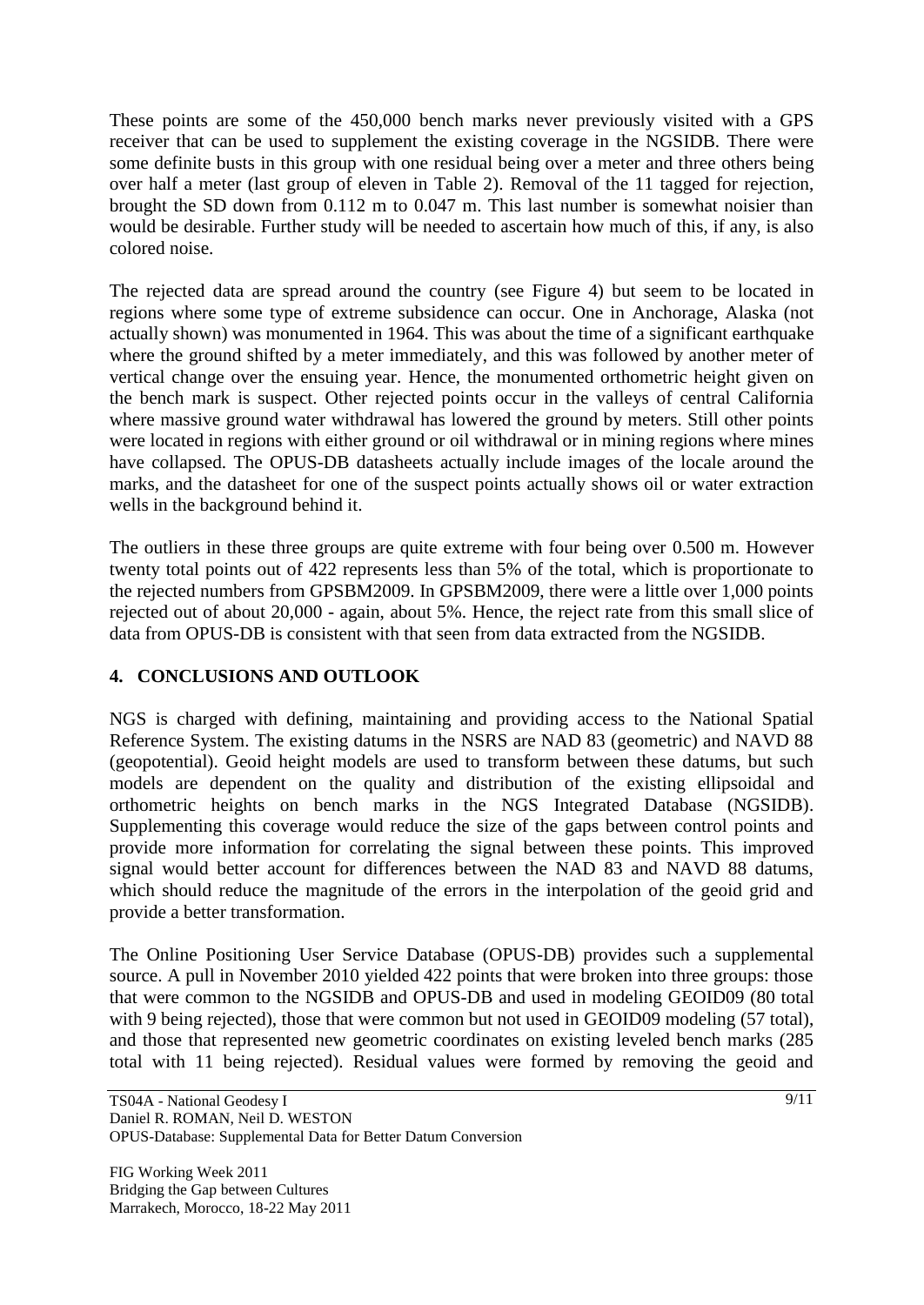orthometric heights from the ellipsoidal heights obtained from the NGSIDB and OPUS-DB, respectively. The statistics of these comparisons showed that the OPUS-DB values were twice as noisy for the first group (SD of 0.031 m versus 0.015 m (one sigma)) and better for the second group (SD of 0.037 m and 0.043 m (one sigma)). The third group yielded a SD of 0.047 m (one sigma), which was consistent with the overall differences between ellipsoid heights in OPUS-DB and NGSIDB (0.044 m (one sigma)).

The take away is that the OPUS-DB data might be a little noisier - possibly due to shorter observation sets, solutions that do not involve a network adjustment of nearby neighbors (i.e., no network adjustment), and uncertainties in the absolute positions of the CORS sites. This doesn't provide a significantly poor finding, because least squares collocation (LSC) can effectively account for increased white noise (random errors) in the modeling. However, the noise must be examined to see if it is white or colored noise. Direct comparison of the solutions in the NGSIDB and OPUS-DB were made by subtracting the two sets of values where both existed (137 total points). This also pointed to similar levels of agreement between the two.

The real gain comes from the inclusion of 285 additional points located in voids that were interpolated across using LSC in GEOID09. By adding data into these voids, even noisier data, modeling will be improved and the effective interpolation errors reduced. Even more significant, is the idea that such efforts could be targeted.

Discussions with NGS State Advisers and other state and professional organizations indicates a willingness on the part of surveyors to target observations on bench marks in regions of sparse to poor coverage. Such a concerted effort to reduce the size of the gaps being interpolated will have the effect of improving the local performance of the geoid height model in transforming between the geometric and geopotential datums.

Once the quality and reliability of such data are validated, then a process for vetting and using OPUS-DB ellipsoid heights on leveled bench marks will be used to supplement the existing coverage. This supplemental data would then be utilized in the development of a future geoid height models. For now, the use of such data remains strictly exploratory but the potential for future use is great.

## **ACKNOWLEDGMENTS**

Special thanks to Krishna Tadepalli for helping to decrypt the OPUS-DB data dump to extract the necessary nuggets of information.

## **REFERENCES**

Roman D.R., Wang Y.M., Henning W., and Hamilton J. (2004) [Assessment of the New](http://www.ngs.noaa.gov/PUBS_LIB/GEOID/ACSM04_GEOID03c.doc)  [National Geoid Height Model, GEOID03 ,](http://www.ngs.noaa.gov/PUBS_LIB/GEOID/ACSM04_GEOID03c.doc) SaLIS, 64 (3): 153-162.